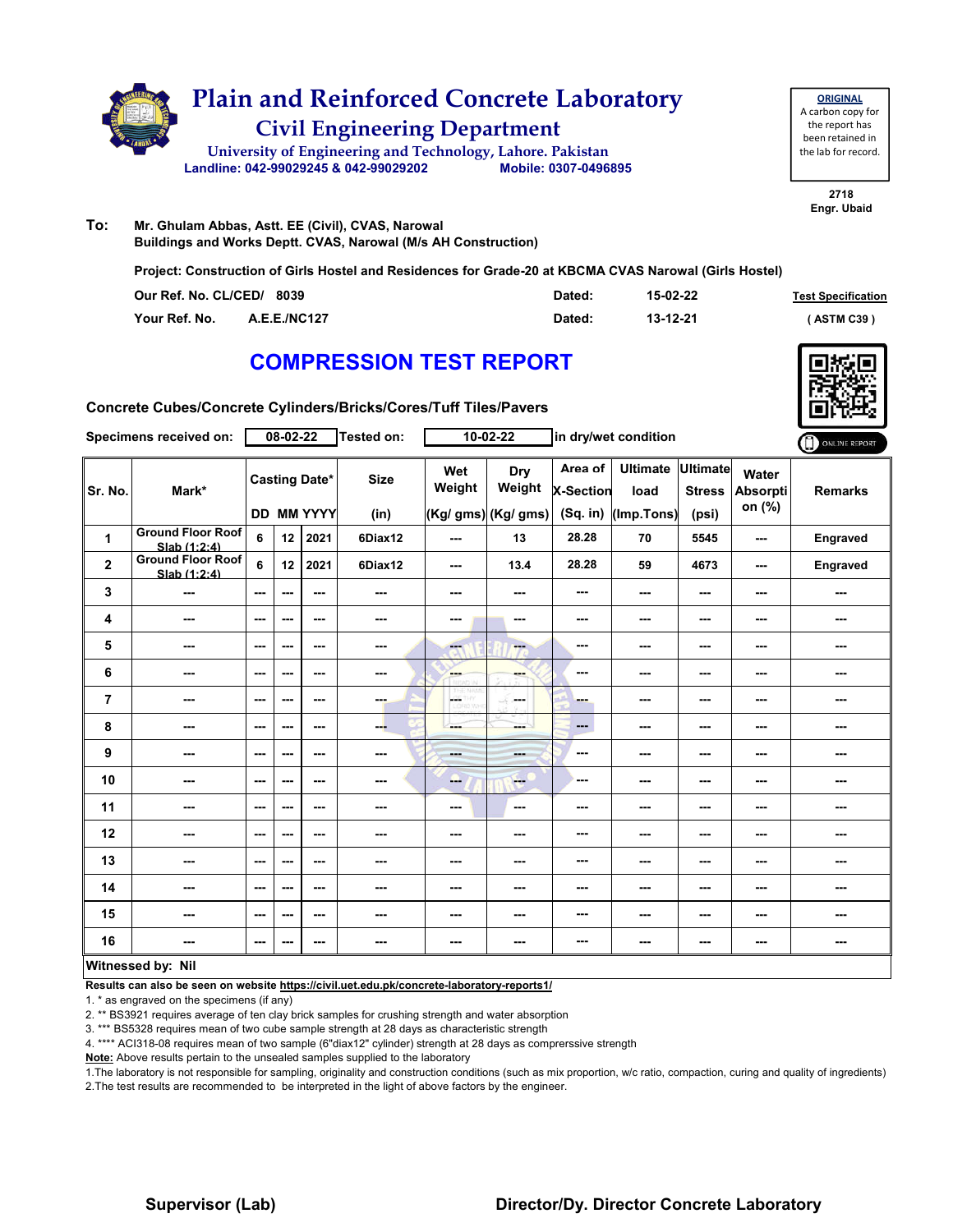

| To: | Mr. Amjad Pervaiz, Astt. EE (Civil), KBCMA, CVAS, Narowal                                                                                      |        |          |                           |
|-----|------------------------------------------------------------------------------------------------------------------------------------------------|--------|----------|---------------------------|
|     | Buildings and Works Deptt. CVAS, Narowal (M/s AH Construction)                                                                                 |        |          |                           |
|     | Project: Construction of Residences for Grades 01-10, 11-14, 15-17, 18 & 19 at KBCMA, CVAS, Narowal<br>(Roof Slab of Residence Grade 11 to 14) |        |          |                           |
|     | Our Ref. No. CL/CED/ 8040                                                                                                                      | Dated: | 15-02-22 | <b>Test Specification</b> |
|     | Your Ref. No.<br><b>A.E.E./NC/133</b>                                                                                                          | Dated: | 11-01-22 | (ASTM C39)                |

### **COMPRESSION TEST REPORT**



**2718 Engr. Ubaid**

**ORIGINAL** A carbon copy for the report has been retained in the lab for record.

**Concrete Cubes/Concrete Cylinders/Bricks/Cores/Tuff Tiles/Pavers**

|                | Specimens received on:              |                        | 08-02-22                 |                                           | <b>Tested on:</b>   |                          | 10-02-22                             |                                         | in dry/wet condition                  |                                           |                                    | ONLINE REPORT  |
|----------------|-------------------------------------|------------------------|--------------------------|-------------------------------------------|---------------------|--------------------------|--------------------------------------|-----------------------------------------|---------------------------------------|-------------------------------------------|------------------------------------|----------------|
| Sr. No.        | Mark*                               |                        |                          | <b>Casting Date*</b><br><b>DD MM YYYY</b> | <b>Size</b><br>(in) | Wet<br>Weight            | Dry<br>Weight<br>(Kg/ gms) (Kg/ gms) | Area of<br><b>X-Section</b><br>(Sq. in) | <b>Ultimate</b><br>load<br>(Imp.Tons) | <b>Ultimate</b><br><b>Stress</b><br>(psi) | Water<br><b>Absorpti</b><br>on (%) | <b>Remarks</b> |
| $\mathbf{1}$   | Roof Slab Grade 11<br>to 14 (1:2:4) | 14                     | 12                       | 2021                                      | 6Diax12             | ---                      | 14                                   | 28.28                                   | 28                                    | 2218                                      | ---                                | Engraved       |
| $\mathbf{2}$   | Roof Slab Grade 11<br>to 14 (1:2:4) | 14                     | 12                       | 2021                                      | 6Diax12             | $\overline{\phantom{a}}$ | 13.4                                 | 28.28                                   | 31                                    | 2455                                      | $\overline{\phantom{a}}$           | Engraved       |
| 3              | ---                                 | $\sim$ $\sim$          | $\overline{\phantom{a}}$ | $\sim$ $\sim$                             | ---                 | ---                      | ---                                  | ---                                     | ---                                   | $--$                                      | ---                                | ---            |
| 4              | ---                                 | $\sim$                 | ---                      | $\sim$ $\sim$                             | ---                 | ---                      | ---                                  | ---                                     | ---                                   | $\overline{\phantom{a}}$                  | ---                                | ---            |
| 5              | $--$                                | $\qquad \qquad \cdots$ | ---                      | $\sim$ $\sim$                             | $\sim$              | ---                      | $-1$                                 | ---                                     | ---                                   | ---                                       | ---                                | ---            |
| 6              | ---                                 | $\sim$ $\sim$          | ---                      | $\sim$                                    | ---                 | ene.                     | ---                                  | ---                                     | ---                                   | ---                                       | ---                                |                |
| $\overline{7}$ | $- - -$                             | $\sim$ $\sim$          | ---                      | $\sim$ $\sim$                             | <b>COLL</b>         | L.                       | -S.<br>محمد                          | ---                                     | ---                                   | $\sim$ $\sim$                             | ---                                | ---            |
| 8              | ---                                 | $\sim$ $\sim$          | ---                      | $\sim$ $\sim$                             | --                  | ---                      | ---                                  | ---                                     | ---                                   | ---                                       | ---                                | ---            |
| 9              | ---                                 | $\sim$ $\sim$          | ---                      | $\sim$ $\sim$                             | ---                 | ---                      | ---                                  | ---                                     | ---                                   | $--$                                      | ---                                |                |
| 10             | ---                                 | $\sim$ $\sim$          | ---                      | $\sim$                                    | ---                 | --                       | $\frac{1}{2}$                        | ---                                     | ---                                   | ---                                       | ---                                | ---            |
| 11             | ---                                 | $\sim$ $\sim$          | ---                      | $- - -$                                   | ---                 | ---                      | ---                                  | ---                                     | ---                                   | ---                                       | ---                                | ---            |
| 12             | $- - -$                             | $- - -$                | ---                      | $\sim$ $\sim$                             | ---                 | ---                      | ---                                  | ---                                     | ---                                   | ---                                       | ---                                | ---            |
| 13             | ---                                 | $\sim$ $\sim$          | ---                      | $\sim$ $\sim$                             | ---                 | ---                      | ---                                  | ---                                     | ---                                   | ---                                       | ---                                | ---            |
| 14             | $\overline{\phantom{a}}$            | $\sim$                 | $- - -$                  | $\sim$ $\sim$                             | ---                 | ---                      | ---                                  | ---                                     | ---                                   | $--$                                      | ---                                | ---            |
| 15             | ---                                 | $\sim$                 | ---                      | ---                                       | ---                 | ---                      | ---                                  | ---                                     | ---                                   | ---                                       | ---                                |                |
| 16             | ---                                 | $\sim$ $\sim$          | ---                      | $- - -$                                   | ---                 | ---                      | ---                                  | ---                                     | ---                                   | ---                                       | ---                                | ---            |
|                | Witnessed by: Nil                   |                        |                          |                                           |                     |                          |                                      |                                         |                                       |                                           |                                    |                |

#### **Witnessed by: Nil**

**Results can also be seen on website https://civil.uet.edu.pk/concrete-laboratory-reports1/**

1. \* as engraved on the specimens (if any)

2. \*\* BS3921 requires average of ten clay brick samples for crushing strength and water absorption

3. \*\*\* BS5328 requires mean of two cube sample strength at 28 days as characteristic strength

4. \*\*\*\* ACI318-08 requires mean of two sample (6"diax12" cylinder) strength at 28 days as comprerssive strength

**Note:** Above results pertain to the unsealed samples supplied to the laboratory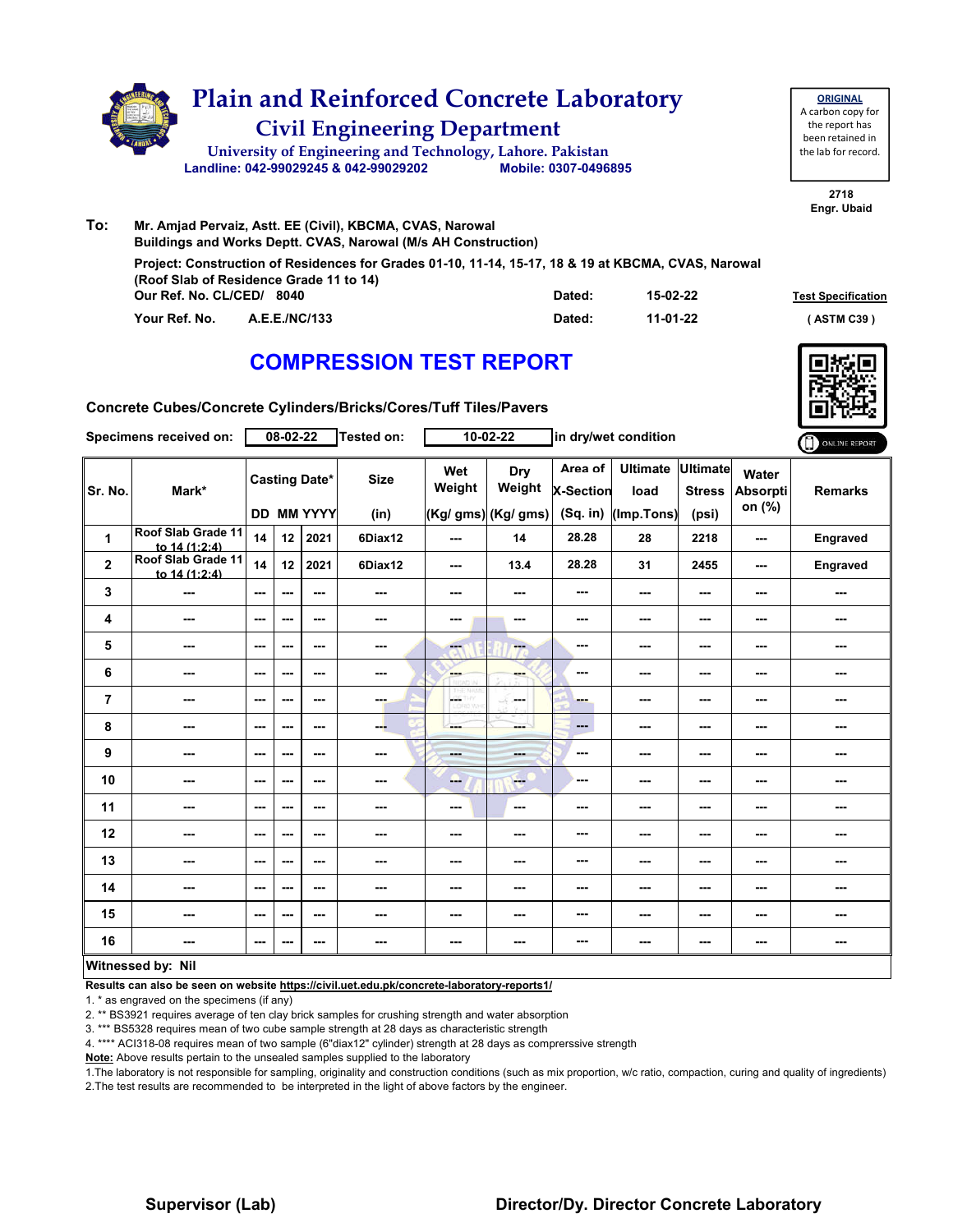

| To: | Mr. Amjad Pervaiz, Astt. EE (Civil), KBCMA, CVAS, Narowal                                                                                      |        |          |                           |
|-----|------------------------------------------------------------------------------------------------------------------------------------------------|--------|----------|---------------------------|
|     | Buildings and Works Deptt. CVAS, Narowal (M/s AH Construction)                                                                                 |        |          |                           |
|     | Project: Construction of Residences for Grades 01-10, 11-14, 15-17, 18 & 19 at KBCMA, CVAS, Narowal<br>(Roof Slab of Residence Grade 01 to 10) |        |          |                           |
|     | Our Ref. No. CL/CED/ 8041                                                                                                                      | Dated: | 15-02-22 | <b>Test Specification</b> |
|     | Your Ref. No.<br><b>A.E.E./NC/134</b>                                                                                                          | Dated: | 12-01-22 | (ASTM C39)                |

### **COMPRESSION TEST REPORT**



**2718 Engr. Ubaid**

**ORIGINAL** A carbon copy for the report has been retained in the lab for record.

**Concrete Cubes/Concrete Cylinders/Bricks/Cores/Tuff Tiles/Pavers**

|                         | Specimens received on:                        |                          | $08 - 02 - 22$ |                                           | Tested on:          |                          | $10 - 02 - 22$                       |                                           | in dry/wet condition                  |                                           |                                    | ONLINE REPORT  |
|-------------------------|-----------------------------------------------|--------------------------|----------------|-------------------------------------------|---------------------|--------------------------|--------------------------------------|-------------------------------------------|---------------------------------------|-------------------------------------------|------------------------------------|----------------|
| Sr. No.                 | Mark*                                         |                          |                | <b>Casting Date*</b><br><b>DD MM YYYY</b> | <b>Size</b><br>(in) | Wet<br>Weight            | Dry<br>Weight<br>(Kg/ gms) (Kg/ gms) | Area of<br><b>X-Section</b><br>$(Sq.$ in) | <b>Ultimate</b><br>load<br>(Imp.Tons) | <b>Ultimate</b><br><b>Stress</b><br>(psi) | Water<br><b>Absorpti</b><br>on (%) | <b>Remarks</b> |
| 1                       | <b>Roof Slab of Grade</b><br>01 to 10 (1:2:4) | 15                       | 12             | 2021                                      | 6Diax12             | $\overline{\phantom{a}}$ | 13                                   | 28.28                                     | 51                                    | 4040                                      | $\sim$                             | Engraved       |
| $\overline{\mathbf{2}}$ | <b>Roof Slab of Grade</b><br>01 to 10 (1:2:4) | 15                       | 12             | 2021                                      | 6Diax12             | $\overline{\phantom{a}}$ | 13.4                                 | 28.28                                     | 47                                    | 3723                                      | $\overline{\phantom{a}}$           | Engraved       |
| 3                       | ---                                           | $\sim$ $\sim$            | ---            | $\sim$ $\sim$                             | ---                 | $\overline{\phantom{a}}$ | ---                                  | ---                                       | $\sim$ $\sim$                         | $\overline{\phantom{a}}$                  | $\sim$                             | ---            |
| 4                       | ---                                           | $\sim$ $\sim$            | ---            | ---                                       | ---                 | ---                      | ---                                  | ---                                       | ---                                   | ---                                       | ---                                | ---            |
| 5                       | ---                                           | $\sim$                   | ---            | ---                                       | ---                 | $-1$                     | ---                                  | ---                                       | ---                                   | ---                                       | ---                                |                |
| 6                       | ---                                           | $\sim$ $\sim$            | ---            | ---                                       | ---                 | ---                      | ---                                  | ---                                       | ---                                   | $\sim$                                    | ---                                | ---            |
| $\overline{7}$          | ---                                           | $\overline{\phantom{a}}$ | ---            | ---                                       | ---                 | <b>CETHY</b>             | ---                                  | ш.                                        | ---                                   | ---                                       | ---                                | ---            |
| 8                       | ---                                           | ---                      | ---            | $\sim$ $\sim$                             | ---                 | ---                      | ---                                  | $\qquad \qquad \cdots$                    | ---                                   | ---                                       | ---                                |                |
| 9                       | ---                                           | ---                      | ---            | ---                                       | ---                 | men.                     | ---                                  | ---                                       | ---                                   | ---                                       | ---                                | ---            |
| 10                      | ---                                           | $-$                      | ---            | $\sim$ $\sim$                             | ---                 | ---                      | $-$                                  | ---                                       | ---                                   | ---                                       | ---                                | ---            |
| 11                      | ---                                           | $\overline{\phantom{a}}$ | ---            | ---                                       | ---                 | $\overline{\phantom{a}}$ | ---                                  | ---                                       | ---                                   | ---                                       | ---                                |                |
| 12                      | ---                                           | ---                      | ---            | ---                                       | ---                 | ---                      | ---                                  | ---                                       | ---                                   | ---                                       | ---                                | ---            |
| 13                      | ---                                           | $\overline{\phantom{a}}$ | ---            | ---                                       | ---                 | ---                      | ---                                  | ---                                       | ---                                   | ---                                       | ---                                | ---            |
| 14                      | ---                                           | $\sim$ $\sim$            | ---            | ---                                       | ---                 | $\overline{\phantom{a}}$ | ---                                  | ---                                       | $\overline{\phantom{a}}$              | $\overline{\phantom{a}}$                  | $\overline{\phantom{a}}$           | ---            |
| 15                      | ---                                           | ---                      | ---            | ---                                       | ---                 | ---                      | ---                                  | ---                                       | ---                                   | $--$                                      | ---                                | ---            |
| 16                      | ---                                           | $\sim$                   | ---            | ---                                       | ---                 | ---                      | ---                                  | ---                                       | ---                                   | ---                                       | ---                                | ---            |
|                         | Witnessed by: Nil                             |                          |                |                                           |                     |                          |                                      |                                           |                                       |                                           |                                    |                |

#### **Witnessed by: Nil**

**Results can also be seen on website https://civil.uet.edu.pk/concrete-laboratory-reports1/**

1. \* as engraved on the specimens (if any)

2. \*\* BS3921 requires average of ten clay brick samples for crushing strength and water absorption

3. \*\*\* BS5328 requires mean of two cube sample strength at 28 days as characteristic strength

4. \*\*\*\* ACI318-08 requires mean of two sample (6"diax12" cylinder) strength at 28 days as comprerssive strength

**Note:** Above results pertain to the unsealed samples supplied to the laboratory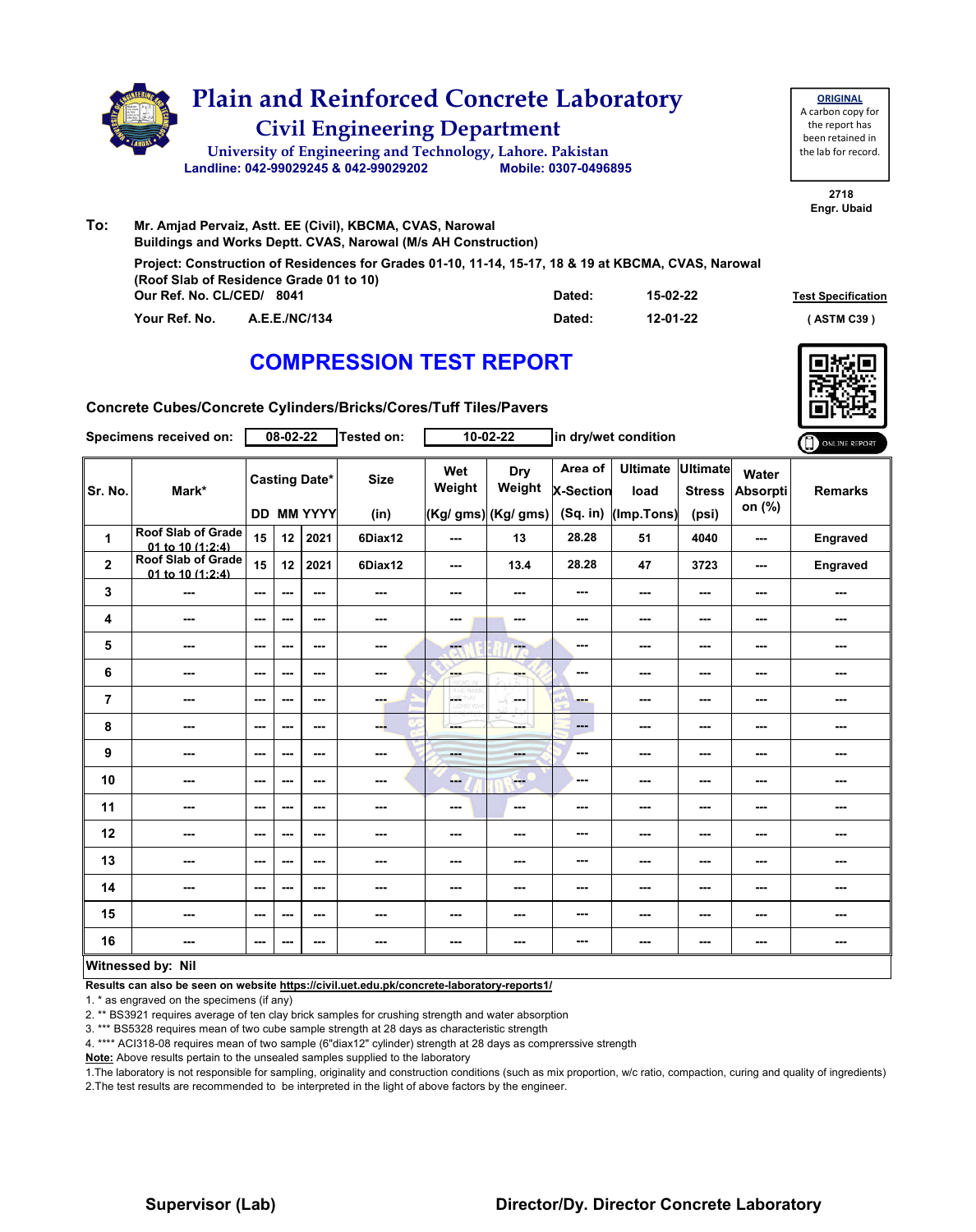

**To: Sunshine by Styles International**

| <b>Project: Construction of Sunshine</b> |                         |        |          |                           |
|------------------------------------------|-------------------------|--------|----------|---------------------------|
| Our Ref. No. CL/CED/ 8042                |                         | Dated: | 15-02-22 | <b>Test Specification</b> |
| Your Ref. No.                            | <b>SPS/BML/004/2022</b> | Dated: | 02-02-22 | (ASTM C39)                |

### **COMPRESSION TEST REPORT**

**Concrete Cubes/Concrete Cylinders/Bricks/Cores/Tuff Tiles/Pavers**

|                  | Specimens received on: |                          | $04 - 02 - 22$ |                                           | <b>Tested on:</b>   |                           | $10 - 02 - 22$                              |                                           | in dry/wet condition                  |                                    |                                    | ONLINE REPORT  |
|------------------|------------------------|--------------------------|----------------|-------------------------------------------|---------------------|---------------------------|---------------------------------------------|-------------------------------------------|---------------------------------------|------------------------------------|------------------------------------|----------------|
| Sr. No.          | Mark*                  |                          |                | <b>Casting Date*</b><br><b>DD MM YYYY</b> | <b>Size</b><br>(in) | Wet<br>Weight             | <b>Dry</b><br>Weight<br>(Kg/ gms) (Kg/ gms) | Area of<br><b>X-Section</b><br>$(Sq.$ in) | <b>Ultimate</b><br>load<br>(Imp.Tons) | Ultimate<br><b>Stress</b><br>(psi) | Water<br><b>Absorpti</b><br>on (%) | <b>Remarks</b> |
| 1                | (3000 Psi) P1          | 26                       | 1              | 2022                                      | 6Diax12             | ---                       | 13                                          | 28.28                                     | 49                                    | 3881                               | ---                                | Engraved       |
| $\boldsymbol{2}$ | (3000 Psi) P2          | 26                       | 1              | 2022                                      | 6Diax12             | ---                       | 13                                          | 28.28                                     | 51                                    | 4040                               | ---                                | Engraved       |
| 3                | (3000 Psi) P3          | 26                       | 1              | 2022                                      | 6Diax12             | ---                       | 13                                          | 28.28                                     | 50                                    | 3960                               | ---                                | Engraved       |
| 4                | ---                    | ---                      | ---            | ---                                       | ---                 | ---                       | ---                                         | ---                                       | ---                                   | ---                                | ---                                | ---            |
| 5                | ---                    | ---                      | ---            | ---                                       | ---                 | $-1$                      | ---                                         | ---                                       | ---                                   | $--$                               | ---                                | ---            |
| $\bf 6$          | ---                    | ---                      | ---            | ---                                       | $- - -$             | <b>SHOP</b>               | ---                                         | ---                                       | ---                                   | ---                                | ---                                | ---            |
| $\overline{7}$   | ---                    | ---                      | ---            | ---                                       | ---                 | LGC.<br>w<br>LIGRED, WIPE | -F.<br>in ma                                | ---                                       | ---                                   | ---                                | ---                                | ---            |
| 8                | ---                    | ---                      | ---            | $\overline{\phantom{a}}$                  | --                  | ---                       | ---                                         | $\qquad \qquad \cdots$                    | ---                                   | ---                                | ---                                | ---            |
| 9                | ---                    | ---                      | ---            | ---                                       | ---                 | $- - -$                   | ---                                         | ---                                       | ---                                   | ---                                | ---                                | ---            |
| 10               | ---                    | ---                      | ---            | ---                                       | ---                 | ---                       | <b>Fee</b>                                  | ---                                       | ---                                   | $--$                               | ---                                | ---            |
| 11               | ---                    | $\overline{\phantom{a}}$ | ---            | ---                                       | ---                 | ---                       | $\sim$                                      | ---                                       | ---                                   | ---                                | ---                                | ---            |
| 12               | ---                    | ---                      | ---            | ---                                       | ---                 | ---                       | ---                                         | ---                                       | ---                                   | ---                                | ---                                | ---            |
| 13               | ---                    | $-$                      | ---            | $-$                                       | ---                 | ---                       | ---                                         | ---                                       | ---                                   | ---                                | ---                                | ---            |
| 14               | ---                    | $\hspace{0.05cm} \ldots$ | ---            | ---                                       | ---                 | ---                       | ---                                         | ---                                       | ---                                   | ---                                | ---                                | ---            |
| 15               | ---                    | ---                      | ---            | ---                                       | ---                 | ---                       | ---                                         | ---                                       | ---                                   | ---                                | ---                                | ---            |
| 16               | ---                    | ---                      | ---            | ---                                       | ---                 | ---                       | ---                                         | ---                                       | ---                                   | ---                                | ---                                | ---            |
|                  | Witnessed by: Nil      |                          |                |                                           |                     |                           |                                             |                                           |                                       |                                    |                                    |                |

#### **Witnessed by: Nil**

**Results can also be seen on website https://civil.uet.edu.pk/concrete-laboratory-reports1/**

1. \* as engraved on the specimens (if any)

2. \*\* BS3921 requires average of ten clay brick samples for crushing strength and water absorption

3. \*\*\* BS5328 requires mean of two cube sample strength at 28 days as characteristic strength

4. \*\*\*\* ACI318-08 requires mean of two sample (6"diax12" cylinder) strength at 28 days as comprerssive strength

**Note:** Above results pertain to the unsealed samples supplied to the laboratory

1.The laboratory is not responsible for sampling, originality and construction conditions (such as mix proportion, w/c ratio, compaction, curing and quality of ingredients) 2.The test results are recommended to be interpreted in the light of above factors by the engineer.



**2702 Engr. Ubaid**

**ORIGINAL** A carbon copy for the report has been retained in the lab for record.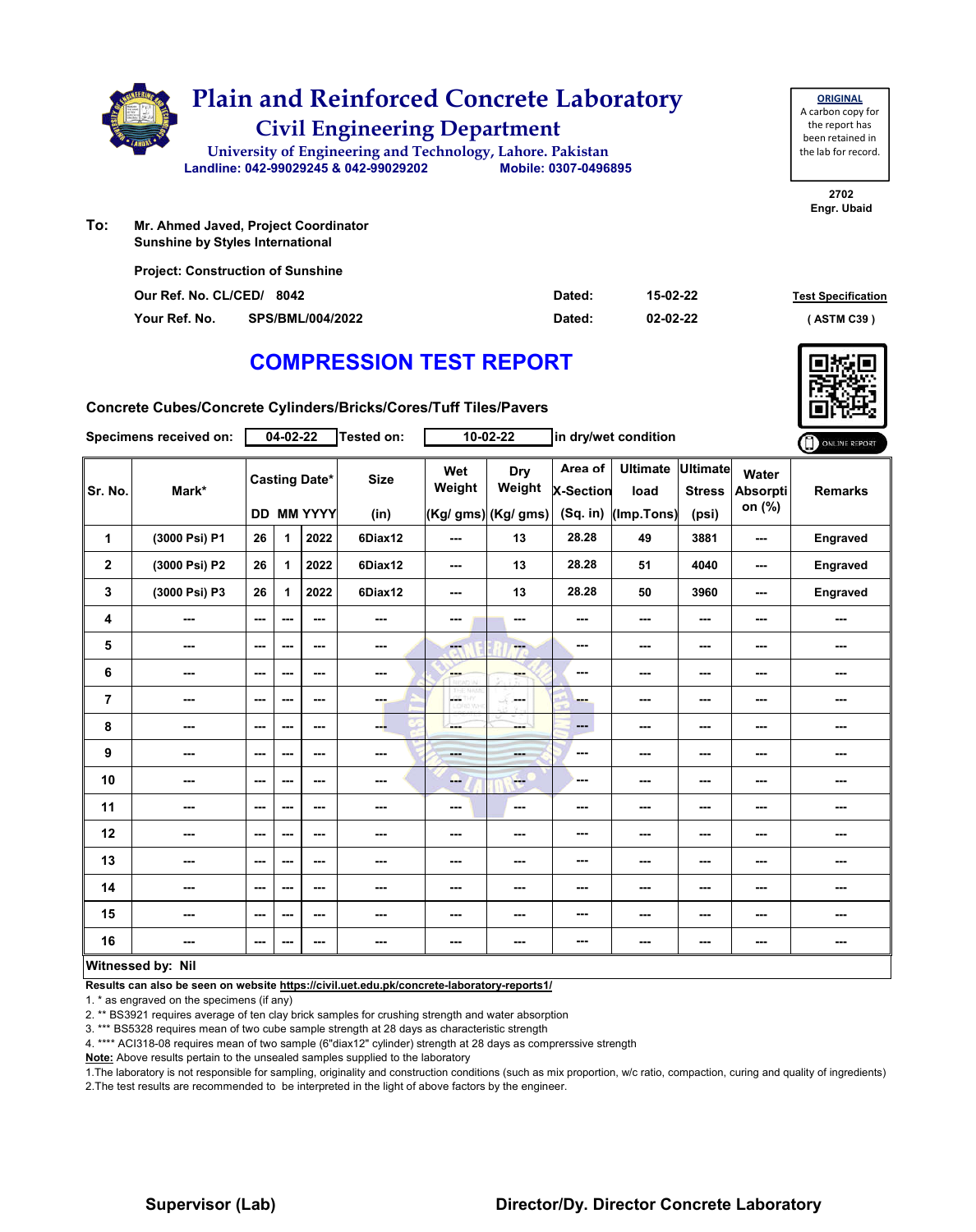

**To: Mr. Syed Abdul Jabbar, GM Engg. Cotton Web Ltd. Kamahan Attari Road, 16km Off Ferozpur Road, Lahore**

**Project: Construction of New office Building in Cotton Web Ltd.**

| Our Ref. No. CL/CED/ 8043 |            | Dated: | 15-02-22 | <b>Test Specification</b> |
|---------------------------|------------|--------|----------|---------------------------|
| Your Ref. No.             | <b>Nil</b> | Dated: | 14-02-22 | (ASTM C39)                |

### **COMPRESSION TEST REPORT**

**Concrete Cubes/Concrete Cylinders/Bricks/Cores/Tuff Tiles/Pavers**

|                | Specimens received on:       |                          | 14-02-22                                  |      | Tested on:          |               | $15 - 02 - 22$                        |                                         | in dry/wet condition                  |                                    |                                    | ONLINE REPORT   |
|----------------|------------------------------|--------------------------|-------------------------------------------|------|---------------------|---------------|---------------------------------------|-----------------------------------------|---------------------------------------|------------------------------------|------------------------------------|-----------------|
| Sr. No.        | Mark*                        |                          | <b>Casting Date*</b><br><b>DD MM YYYY</b> |      | <b>Size</b><br>(in) | Wet<br>Weight | Dry<br>Weight<br>$(Kg/gms)$ (Kg/ gms) | Area of<br><b>X-Section</b><br>(Sq. in) | <b>Ultimate</b><br>load<br>(Imp.Tons) | Ultimate<br><b>Stress</b><br>(psi) | Water<br><b>Absorpti</b><br>on (%) | <b>Remarks</b>  |
| 1              | Raft (3000 Psi)              | 8                        | $\mathbf 2$                               | 2022 | 6Diax12             | ---           | 14                                    | 28.28                                   | 73                                    | 5782                               | ---                                | Engraved        |
| $\mathbf 2$    | Raft (3000 Psi)              | 8                        | $\overline{2}$                            | 2022 | 6Diax12             | ---           | 14                                    | 28.28                                   | 73                                    | 5782                               | ---                                | <b>Engraved</b> |
| 3              | Raft (3000 Psi)              | 8                        | $\mathbf{2}$                              | 2022 | 6Diax12             | ---           | 13.2                                  | 28.28                                   | 65                                    | 5149                               | ---                                | <b>Engraved</b> |
| 4              | <b>Columns</b><br>(4000 Psi) | 8                        | $\mathbf{2}$                              | 2022 | 6Diax12             | ---           | 13.4                                  | 28.28                                   | 73                                    | 5782                               | ---                                | Engraved        |
| 5              | <b>Columns</b><br>(4000 Psi) | 8                        | $\overline{2}$                            | 2022 | 6Diax12             | <b>Fee</b>    | 13.4                                  | 28.28                                   | 70                                    | 5545                               | ---                                | Engraved        |
| 6              | <b>Columns</b><br>(4000 Psi) | 8                        | $\mathbf{2}$                              | 2022 | 6Diax12             | ---           | 14                                    | 28.28                                   | 68                                    | 5386                               | ---                                | Engraved        |
| $\overline{7}$ | ---                          | ---                      | ---                                       | ---  | man.                | LGS.          | <b>Security</b>                       | ---                                     | ---                                   | ---                                | ---                                |                 |
| 8              | ---                          | ---                      | ---                                       | ---  | ---                 | ---           | ---                                   | $\qquad \qquad \cdots$                  | ---                                   | ---                                | ---                                | ---             |
| 9              | ---                          | ---                      | ---                                       | ---  | ---                 | ---           | ---                                   | ---                                     | ---                                   | ---                                | ---                                | ---             |
| 10             | ---                          | ---                      | ---                                       | ---  | ---                 | ---           | <b>Here</b>                           | ---                                     | ---                                   | ---                                | ---                                | ---             |
| 11             | ---                          | ---                      | ---                                       | ---  | ---                 | ---           | ---                                   | ---                                     | ---                                   | ---                                | ---                                | ---             |
| 12             | ---                          | ---                      | ---                                       | ---  | ---                 | ---           | ---                                   | ---                                     | ---                                   | ---                                | ---                                | ---             |
| 13             | ---                          | ---                      | ---                                       | ---  | ---                 | ---           | ---                                   | ---                                     | ---                                   | $--$                               | ---                                | ---             |
| 14             | ---                          | ---                      | ---                                       | ---  | ---                 | ---           | ---                                   | ---                                     | ---                                   | ---                                | ---                                | ---             |
| 15             | ---                          | ---                      | ---                                       | ---  | ---                 | ---           | ---                                   | ---                                     | ---                                   | $--$                               | ---                                | ---             |
| 16             | ---                          | $\overline{\phantom{a}}$ |                                           | ---  | ---                 | ---           | ---                                   | ---                                     | ---                                   | $--$                               | ---                                | ---             |
|                | Witnessed by: Nil            |                          |                                           |      |                     |               |                                       |                                         |                                       |                                    |                                    |                 |

**Results can also be seen on website https://civil.uet.edu.pk/concrete-laboratory-reports1/**

1. \* as engraved on the specimens (if any)

2. \*\* BS3921 requires average of ten clay brick samples for crushing strength and water absorption

3. \*\*\* BS5328 requires mean of two cube sample strength at 28 days as characteristic strength

4. \*\*\*\* ACI318-08 requires mean of two sample (6"diax12" cylinder) strength at 28 days as comprerssive strength

**Note:** Above results pertain to the unsealed samples supplied to the laboratory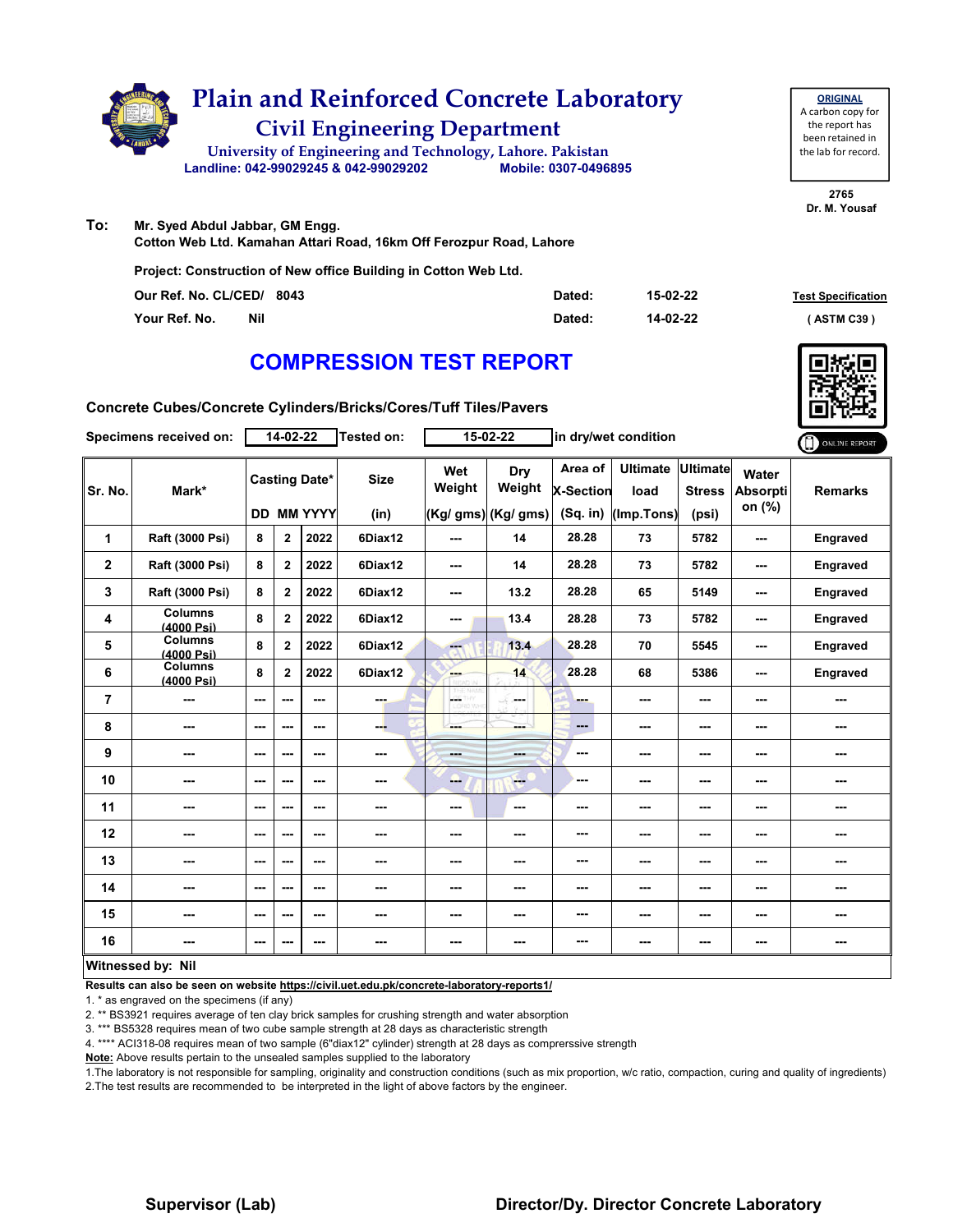

| <b>ORIGINAL</b>     |
|---------------------|
| A carbon copy for   |
| the report has      |
| been retained in    |
| the lab for record. |
|                     |
|                     |

**Our Ref. No. CL/CED/ Dated: Test Specification 8044 15-02-22 Project: (PICIIP) Consultancy Services for Engineering, Procurement and Construction Management, Watsan Sialkot (NCB-Works/PICIIP-02) Lo-04 (Casting of RCC Bowl of Over Head Water Tank T-19)**

**Your Ref. No. NESPAK/SAH/UET/L04/036 Dated: ( ASTM C39 )**

# **COMPRESSION TEST REPORT**



**07-01-22**

**Concrete Cubes/Concrete Cylinders/Bricks/Cores/Tuff Tiles/Pavers**

|                | Specimens received on:   |               | $04 - 02 - 22$ |                                           | Tested on:               |                         | $10 - 02 - 22$                       |                                    | in dry/wet condition                  |                                           |                             | ONLINE REPORT       |
|----------------|--------------------------|---------------|----------------|-------------------------------------------|--------------------------|-------------------------|--------------------------------------|------------------------------------|---------------------------------------|-------------------------------------------|-----------------------------|---------------------|
| Sr. No.        | Mark*                    |               |                | <b>Casting Date*</b><br><b>DD MM YYYY</b> | <b>Size</b><br>(in)      | Wet<br>Weight           | Dry<br>Weight<br>(Kg/ gms) (Kg/ gms) | Area of<br>X-Section<br>$(Sq.$ in) | <b>Ultimate</b><br>load<br>(Imp.Tons) | <b>Ultimate</b><br><b>Stress</b><br>(psi) | Water<br>Absorpti<br>on (%) | <b>Remarks</b>      |
| 1              | (1:1:2)                  | 27            | 12             | 2021                                      | 6Diax12                  | ---                     | 13                                   | 28.28                              | 87                                    | 6891                                      | ---                         | <b>Non Engraved</b> |
| $\mathbf{2}$   | (1:1:2)                  | 27            | 12             | 2021                                      | 6Diax12                  | ---                     | 13                                   | 28.28                              | 87                                    | 6891                                      | $\overline{\phantom{a}}$    | <b>Non Engraved</b> |
| 3              | (1:1:2)                  | 27            | 12             | 2021                                      | 6Diax12                  | ---                     | 13.2                                 | 28.28                              | 89                                    | 7050                                      | ---                         | Non Engraved        |
| 4              | ---                      | $\sim$ $\sim$ | ---            | ---                                       | $\sim$ $\sim$            | ---                     | ---                                  | ---                                | ---                                   | ---                                       | ---                         | ---                 |
| 5              | $\sim$                   | $\sim$ $\sim$ | ---            | ---                                       | $\cdots$                 | $\overline{\mathbf{a}}$ | --                                   | ---                                | ---                                   | $--$                                      | ---                         | ---                 |
| 6              | $\overline{\phantom{a}}$ | $--$          | ---            | $--$                                      | $\overline{\phantom{a}}$ | ---                     | ---                                  | ---                                | ---                                   | ---                                       | ---                         | ---                 |
| $\overline{7}$ | ---                      | ---           | ---            | ---                                       | ---                      | <b>LOE THY</b>          | ---                                  | ---                                | ---                                   | ---                                       | ---                         |                     |
| 8              | ---                      | $\sim$ $\sim$ | ---            | $\overline{\phantom{a}}$                  | ---                      | ---                     | ---                                  | ---                                | ---                                   | $--$                                      | ---                         | ---                 |
| 9              | ---                      | $\sim$ $\sim$ | ---            | $--$                                      | $\cdots$                 | <b>Barbara</b>          | ---                                  | ---                                | ---                                   | ---                                       | ---                         | ---                 |
| 10             | ---                      | $--$          | ---            | $--$                                      | ---                      | ---                     | <b>Here</b>                          | ---                                | ---                                   | ---                                       | ---                         | ---                 |
| 11             | ---                      | ---           | ---            | ---                                       | ---                      | ---                     | $\sim$                               | ---                                | ---                                   | ---                                       | ---                         | ---                 |
| 12             | ---                      | $\sim$ $\sim$ | ---            | ---                                       | ---                      | ---                     | ---                                  | ---                                | ---                                   | ---                                       | ---                         | ---                 |
| 13             | ---                      | ---           | ---            | ---                                       | ---                      | ---                     | ---                                  | ---                                | ---                                   | ---                                       | ---                         | ---                 |
| 14             | ---                      | $--$          | ---            | $--$                                      | ---                      | ---                     | ---                                  | ---                                | ---                                   | ---                                       | ---                         | ---                 |
| 15             | ---                      | $\sim$ $\sim$ | ---            | $--$                                      | $\overline{\phantom{a}}$ | ---                     | ---                                  | ---                                | ---                                   | ---                                       | ---                         | ---                 |
| 16             | ---                      | ---           | ---            | ---                                       | ---                      | ---                     | ---                                  | ---                                | ---                                   | ---                                       | ---                         |                     |
|                | Witnessed by: Nil        |               |                |                                           |                          |                         |                                      |                                    |                                       |                                           |                             |                     |

#### **Witnessed by: Nil**

**Results can also be seen on website https://civil.uet.edu.pk/concrete-laboratory-reports1/**

1. \* as engraved on the specimens (if any)

2. \*\* BS3921 requires average of ten clay brick samples for crushing strength and water absorption

3. \*\*\* BS5328 requires mean of two cube sample strength at 28 days as characteristic strength

4. \*\*\*\* ACI318-08 requires mean of two sample (6"diax12" cylinder) strength at 28 days as comprerssive strength

**Note:** Above results pertain to the unsealed samples supplied to the laboratory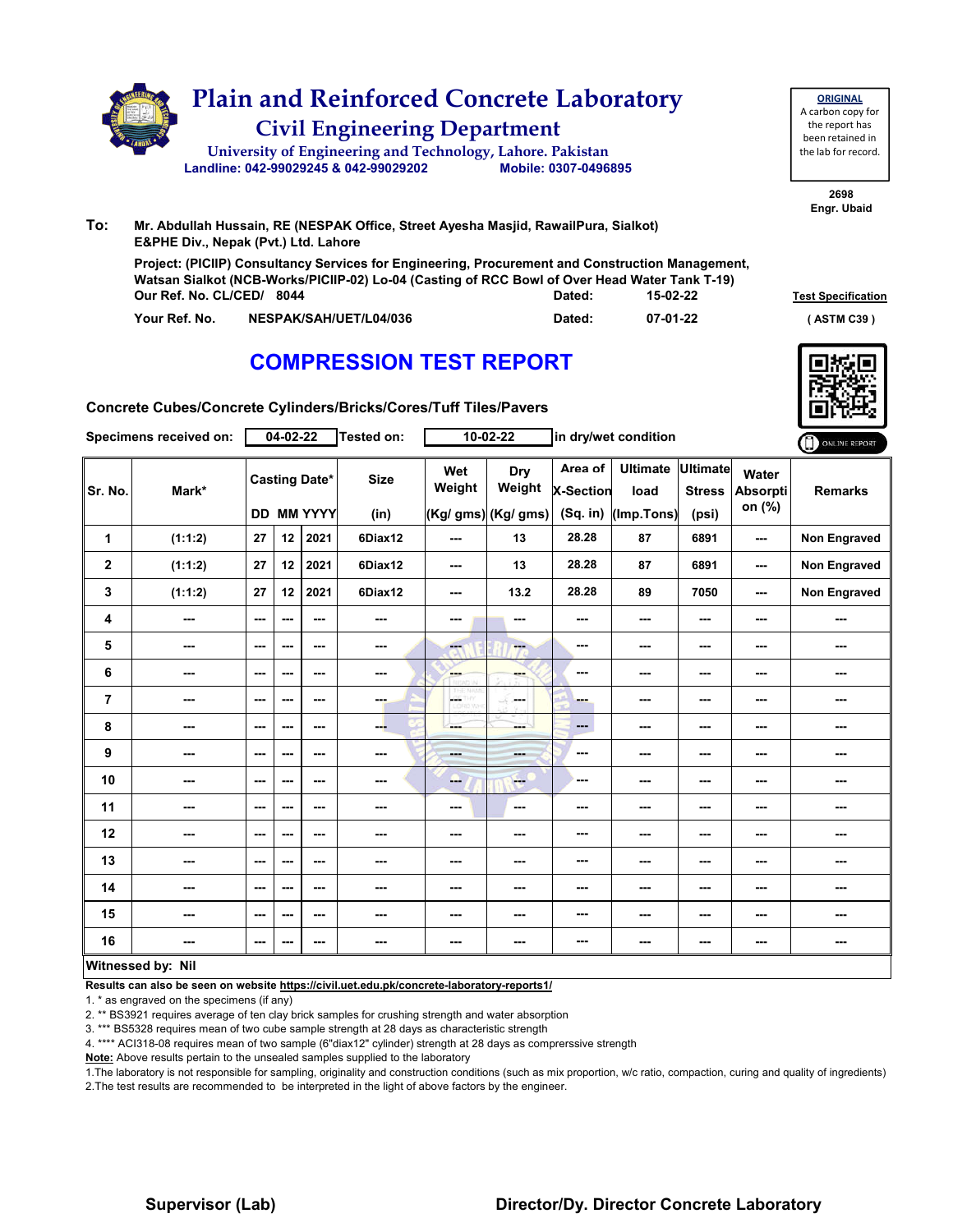

| <b>ORIGINAL</b>     |
|---------------------|
| A carbon copy for   |
| the report has      |
| been retained in    |
| the lab for record. |
|                     |

**To: Director Projects**

**Innovative Construction Company, H #5 33, Block B, PCSIR Housing Society Phase II, Lahore.**

**Project: Construction of ABL Branch at Jubilee Town, Lahore.**

| Our Ref. No. CL/CED/ 8045 |                           | Dated: | 15-02-22 | <b>Test Specification</b> |
|---------------------------|---------------------------|--------|----------|---------------------------|
| Your Ref. No.             | <b>ICL/ABL/JT/0222/02</b> | Dated: | 08-01-22 | . ASTM C39 '              |

### **COMPRESSION TEST REPORT**



**Concrete Cubes/Concrete Cylinders/Bricks/Cores/Tuff Tiles/Pavers**

|                | Specimens received on:   |                          | 08-02-22 |                                           | Tested on:               |               | 10-02-22                             |                                         | in dry/wet condition                  |                                           |                                    | ONLINE REPORT       |
|----------------|--------------------------|--------------------------|----------|-------------------------------------------|--------------------------|---------------|--------------------------------------|-----------------------------------------|---------------------------------------|-------------------------------------------|------------------------------------|---------------------|
| Sr. No.        | Mark*                    |                          |          | <b>Casting Date*</b><br><b>DD MM YYYY</b> | <b>Size</b><br>(in)      | Wet<br>Weight | Dry<br>Weight<br>(Kg/ gms) (Kg/ gms) | Area of<br><b>X-Section</b><br>(Sq. in) | <b>Ultimate</b><br>load<br>(Imp.Tons) | <b>Ultimate</b><br><b>Stress</b><br>(psi) | Water<br><b>Absorpti</b><br>on (%) | <b>Remarks</b>      |
| 1              | ---                      | 26                       | 1        | 2022                                      | 6Diax12                  | ---           | 14                                   | 28.28                                   | 65                                    | 5149                                      | ---                                | Non Engraved        |
| $\mathbf 2$    | ---                      | 26                       | 1        | 2022                                      | 6Diax12                  | ---           | 13                                   | 28.28                                   | 35                                    | 2772                                      | ---                                | <b>Non Engraved</b> |
| 3              | ---                      | 26                       | 1        | 2022                                      | 6Diax12                  | ---           | 13.1                                 | 28.28                                   | 40                                    | 3168                                      | ---                                | <b>Non Engraved</b> |
| 4              | ---                      | ---                      | ---      | $--$                                      | ---                      | ---           |                                      | ---                                     | ---                                   | ---                                       | ---                                | ---                 |
| 5              | ---                      | ---                      | ---      | $--$                                      | $\overline{\phantom{a}}$ | ---           | ---                                  | ---                                     | ---                                   | ---                                       | ---                                | ---                 |
| 6              | ---                      | ---                      | ---      | $\overline{\phantom{a}}$                  | $\sim$                   | en e          | ---                                  | ---                                     | ---                                   | ---                                       | ---                                | ---                 |
| $\overline{7}$ | ---                      | $\overline{\phantom{a}}$ | ---      | $--$                                      | <b>THE</b>               | ÷             | ---                                  | ---                                     | ---                                   | ---                                       | ---                                | ---                 |
| 8              | ---                      | ---                      | ---      | ---                                       | ---                      | ---           | --                                   | ---                                     | ---                                   | ---                                       | ---                                | ---                 |
| 9              | ---                      | ---                      | ---      | $--$                                      | ---                      | men.          | ---                                  | ---                                     | ---                                   | ---                                       | ---                                | ---                 |
| 10             | $\sim$                   | $\sim$ $\sim$            | ---      | ---                                       | ---                      | --            | <b>Fee</b>                           | ---                                     | ---                                   | $--$                                      | ---                                | ---                 |
| 11             | $\overline{\phantom{a}}$ | $--$                     | ---      | ---                                       | $\sim$                   | ---           | ---                                  | ---                                     | ---                                   | ---                                       | ---                                | ---                 |
| 12             | ---                      | $--$                     | ---      | $--$                                      | ---                      | ---           | ---                                  | ---                                     | ---                                   | ---                                       | ---                                | ---                 |
| 13             | ---                      | $--$                     | ---      | ---                                       | ---                      | ---           | ---                                  | ---                                     | ---                                   | ---                                       | ---                                | ---                 |
| 14             | ---                      | $\sim$ $\sim$            | ---      | $--$                                      | $\cdots$                 | ---           | ---                                  | ---                                     | ---                                   | $--$                                      | ---                                | ---                 |
| 15             | ---                      | ---                      | ---      | ---                                       | ---                      | ---           | ---                                  | ---                                     | ---                                   | ---                                       | ---                                | ---                 |
| 16             | ---                      | $--$                     | ---      | ---                                       | $\overline{a}$           | ---           | ---                                  | ---                                     | ---                                   | $--$                                      | ---                                | ---                 |
|                | Witnessed by: Nil        |                          |          |                                           |                          |               |                                      |                                         |                                       |                                           |                                    |                     |

#### **Witnessed by: Nil**

**Results can also be seen on website https://civil.uet.edu.pk/concrete-laboratory-reports1/**

1. \* as engraved on the specimens (if any)

2. \*\* BS3921 requires average of ten clay brick samples for crushing strength and water absorption

3. \*\*\* BS5328 requires mean of two cube sample strength at 28 days as characteristic strength

4. \*\*\*\* ACI318-08 requires mean of two sample (6"diax12" cylinder) strength at 28 days as comprerssive strength

**Note:** Above results pertain to the unsealed samples supplied to the laboratory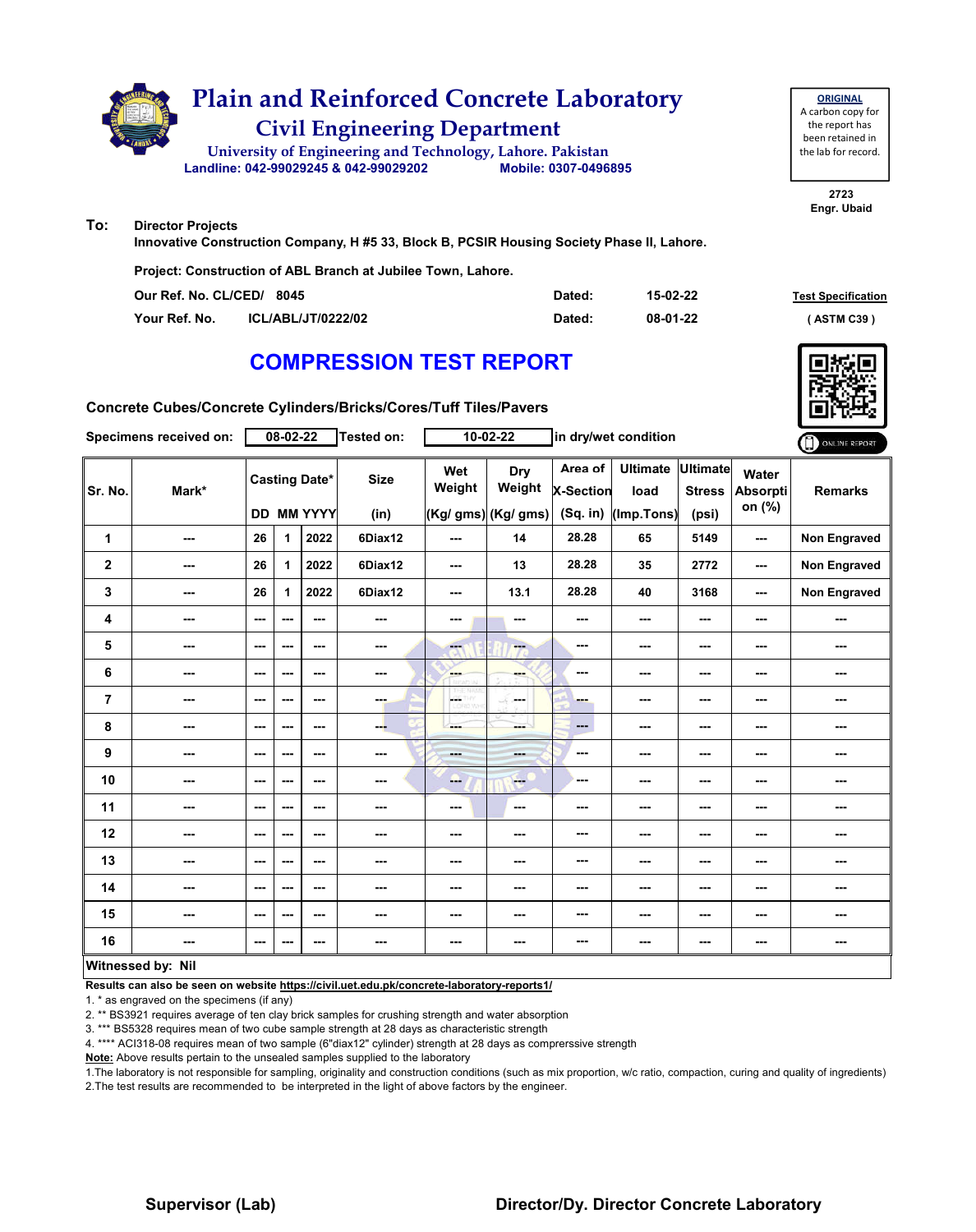

**To: Mr. Syed Ali Imran Kazmi, Officer Construction N-1. GS and RE Group, Allied Bank Ltd., Head Office Lahore.**

**Project: Construction of ABL, G.T. Road Branch, Allahabad. (Ground Floor Columns).**

| Our Ref. No. CL/CED/ 8046 |                        | Dated: | 15-02-22 | <b>Test Specification</b> |
|---------------------------|------------------------|--------|----------|---------------------------|
| Your Ref. No.             | GSRE-22/CON/N1/A1/2028 | Dated: | 08-02-22 | ASTM C39                  |

### **COMPRESSION TEST REPORT**

**Concrete Cubes/Concrete Cylinders/Bricks/Cores/Tuff Tiles/Pavers**

|                | Specimens received on:   |      | $08 - 02 - 22$ |                                    | <b>Tested on:</b>   |                         | $10 - 02 - 22$                       |                                         | in dry/wet condition                  |                                           |                             | ONLINE REPORT       |
|----------------|--------------------------|------|----------------|------------------------------------|---------------------|-------------------------|--------------------------------------|-----------------------------------------|---------------------------------------|-------------------------------------------|-----------------------------|---------------------|
| Sr. No.        | Mark*                    |      |                | <b>Casting Date*</b><br>DD MM YYYY | <b>Size</b><br>(in) | Wet<br>Weight           | Dry<br>Weight<br>(Kg/ gms) (Kg/ gms) | Area of<br><b>X-Section</b><br>(Sq. in) | <b>Ultimate</b><br>load<br>(Imp.Tons) | <b>Ultimate</b><br><b>Stress</b><br>(psi) | Water<br>Absorpti<br>on (%) | <b>Remarks</b>      |
| 1              | 4000 Psi (1:1.5:3)       | 13   | 1.             | 2022                               | 6Diax12             | ---                     | 13                                   | 28.28                                   | 63                                    | 4990                                      | ---                         | <b>Non Engraved</b> |
| $\mathbf{2}$   | 4000 Psi (1:1.5:3)       | 13   | 1              | 2022                               | 6Diax12             | ---                     | 12.8                                 | 28.28                                   | 74                                    | 5861                                      | ---                         | <b>Non Engraved</b> |
| 3              | 4000 Psi (1:1.5:3)       | 13   | 1              | 2022                               | 6Diax12             | $--$                    | 12                                   | 28.28                                   | 63                                    | 4990                                      | ---                         | Non Engraved        |
| 4              |                          | $--$ | ---            | ---                                | ---                 | ---                     | $\overline{\phantom{a}}$             | ---                                     | ---                                   | $--$                                      | ---                         | ---                 |
| 5              | ---                      | ---  | ---            | ---                                | ---                 | $\overline{\mathbf{a}}$ | --                                   | ---                                     | ---                                   | ---                                       | ---                         | ---                 |
| $\bf 6$        | ---                      | $--$ | ---            | ---                                | ---                 | <b>Albert</b>           | ---                                  | ---                                     | ---                                   | ---                                       | ---                         | ---                 |
| $\overline{7}$ | ---                      | ---  | ---            | ---                                | ---                 | OF THY                  | and a                                | ---                                     | ---                                   | ---                                       | ---                         | ---                 |
| 8              | ---                      | ---  | ---            | ---                                | ---                 | ---                     | ---                                  | ---                                     | ---                                   | ---                                       | ---                         | ---                 |
| 9              | ---                      | ---  | ---            | ---                                | ---                 |                         | ---                                  | ---                                     | ---                                   | $--$                                      | ---                         | ---                 |
| 10             | ---                      | ---  | ---            | ---                                | ---                 | ---                     | <b>Here</b>                          | ---                                     | ---                                   | ---                                       | ---                         | ---                 |
| 11             | ---                      | ---  | ---            | ---                                | ---                 | ---                     | ---                                  | ---                                     | ---                                   | ---                                       | ---                         | ---                 |
| 12             | ---                      | $--$ | ---            | ---                                | ---                 | ---                     | ---                                  | ---                                     | ---                                   | $--$                                      | ---                         | ---                 |
| 13             | ---                      | ---  | ---            | ---                                | ---                 | ---                     | ---                                  | ---                                     | ---                                   | ---                                       | ---                         | ---                 |
| 14             | ---                      | ---  | ---            | ---                                | ---                 | ---                     | ---                                  | ---                                     | ---                                   | ---                                       | ---                         | ---                 |
| 15             | ---                      | ---  | ---            | ---                                | ---                 | ---                     | ---                                  | ---                                     | ---                                   | ---                                       | ---                         |                     |
| 16             | ---                      | ---  | ---            | ---                                | ---                 | ---                     | ---                                  | ---                                     | ---                                   | ---                                       | ---                         | ---                 |
|                | <b>Witnessed by: Nil</b> |      |                |                                    |                     |                         |                                      |                                         |                                       |                                           |                             |                     |

#### **Witnessed by: Nil**

**Results can also be seen on website https://civil.uet.edu.pk/concrete-laboratory-reports1/**

1. \* as engraved on the specimens (if any)

2. \*\* BS3921 requires average of ten clay brick samples for crushing strength and water absorption

3. \*\*\* BS5328 requires mean of two cube sample strength at 28 days as characteristic strength

4. \*\*\*\* ACI318-08 requires mean of two sample (6"diax12" cylinder) strength at 28 days as comprerssive strength

**Note:** Above results pertain to the unsealed samples supplied to the laboratory

1.The laboratory is not responsible for sampling, originality and construction conditions (such as mix proportion, w/c ratio, compaction, curing and quality of ingredients) 2.The test results are recommended to be interpreted in the light of above factors by the engineer.

**2726 Engr. Ubaid**

### **Supervisor (Lab) Director/Dy. Director Concrete Laboratory**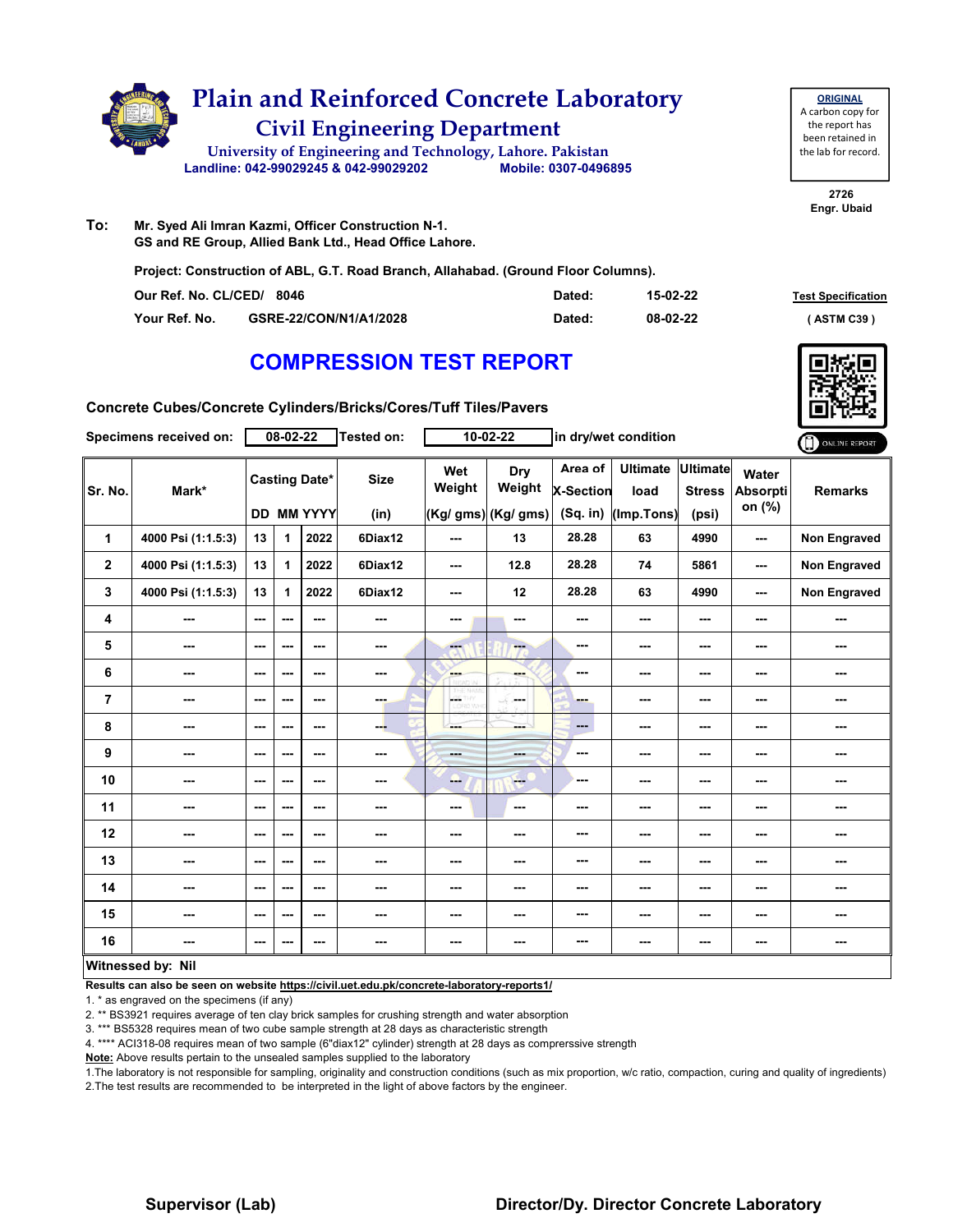

**ORIGINAL** A carbon copy for the report has been retained in the lab for record.

> **2724 Engr. Ubaid**

#### **To: Mr. Ilyas Majeed Sheikh, Chairman Eagle Developers**

**Dream Galleria, Plot # BS-01 Dream Gardens, Opposite COMSATS University, Defence Road, Lahore**

**Project: Dream Galleria, situated Dream Gardens, Lahore**

| Our Ref. No. CL/CED/ 8047   | Dated: | 15-02-22 | <b>Test Specification</b> |
|-----------------------------|--------|----------|---------------------------|
| <b>Nil</b><br>Your Ref. No. | Dated: | 07-02-22 | ASTM C39 \                |

### **COMPRESSION TEST REPORT**

**Concrete Cubes/Concrete Cylinders/Bricks/Cores/Tuff Tiles/Pavers**

|                | Specimens received on:   |                          | 08-02-22 |                                           | Tested on:               |                          | 10-02-22                             |                                           | in dry/wet condition                  |                                           |                             | ONLINE REPORT            |
|----------------|--------------------------|--------------------------|----------|-------------------------------------------|--------------------------|--------------------------|--------------------------------------|-------------------------------------------|---------------------------------------|-------------------------------------------|-----------------------------|--------------------------|
| Sr. No.        | Mark*                    |                          |          | <b>Casting Date*</b><br><b>DD MM YYYY</b> | <b>Size</b><br>(in)      | Wet<br>Weight            | Dry<br>Weight<br>(Kg/ gms) (Kg/ gms) | Area of<br><b>X-Section</b><br>$(Sq.$ in) | <b>Ultimate</b><br>load<br>(Imp.Tons) | <b>Ultimate</b><br><b>Stress</b><br>(psi) | Water<br>Absorpti<br>on (%) | <b>Remarks</b>           |
| 1              | ---                      | 10                       | 1        | 2022                                      | 6Diax12                  | ---                      | 12.4                                 | 28.28                                     | 34                                    | 2693                                      | ---                         | Engraved                 |
| $\mathbf 2$    | ---                      | 24                       | 1        | 2022                                      | 6Diax12                  | $\overline{\phantom{a}}$ | 12.6                                 | 28.28                                     | 12                                    | 950                                       | ---                         | Engraved                 |
| 3              | ---                      | ---                      | ---      | $--$                                      | $\overline{\phantom{a}}$ | ---                      | ---                                  | ---                                       | ---                                   | ---                                       | ---                         | ---                      |
| 4              | ---                      | $--$                     | ---      | ---                                       | $\overline{\phantom{a}}$ | ---                      | ---                                  | ---                                       | ---                                   | ---                                       | ---                         | ---                      |
| 5              | ---                      | $--$                     | ---      | ---                                       | ---                      | ---                      | ---                                  | ---                                       | ---                                   | ---                                       | ---                         | ---                      |
| 6              | ---                      | $\sim$ $\sim$            | ---      | ---                                       | $\cdots$                 | ---                      | ---                                  | ---                                       | ---                                   | ---                                       | ---                         | ---                      |
| $\overline{7}$ | ---                      | $\sim$ $\sim$            | ---      | $--$                                      | <b>THE</b>               | L.                       | in ma<br>-F                          | ---                                       | ---                                   | ---                                       | ---                         | $\overline{\phantom{a}}$ |
| 8              | ---                      | $--$                     | ---      | ---                                       | --                       | ---                      | ---                                  | ---                                       | ---                                   | $--$                                      | ---                         | ---                      |
| 9              | ---                      | $\sim$ $\sim$            | ---      | ---                                       | ---                      | ---                      | ---                                  | ---                                       | ---                                   | ---                                       | ---                         | ---                      |
| 10             | $\overline{\phantom{a}}$ | $\sim$ $\sim$            | ---      | ---                                       | $\frac{1}{2}$            | ---                      | <b>COLLECT</b>                       | ---                                       | ---                                   | $--$                                      | ---                         | ---                      |
| 11             | ---                      | ---                      | ---      | ---                                       | $\overline{\phantom{a}}$ | ---                      | ---                                  | ---                                       | ---                                   | ---                                       | ---                         | ---                      |
| 12             | ---                      | $--$                     | ---      | ---                                       | ---                      | ---                      | ---                                  | ---                                       | ---                                   | ---                                       | ---                         | ---                      |
| 13             | ---                      | $\sim$ $\sim$            | ---      | $--$                                      | ---                      | ---                      | ---                                  | ---                                       | ---                                   | ---                                       | ---                         | ---                      |
| 14             | ---                      | $- - -$                  | ---      | $- - -$                                   | ---                      | ---                      | ---                                  | ---                                       | ---                                   | ---                                       | ---                         | ---                      |
| 15             | ---                      | ---                      | ---      | $--$                                      | ---                      | ---                      | ---                                  | ---                                       | ---                                   | ---                                       | ---                         | ---                      |
| 16             | $\sim$ $\sim$            | $\overline{\phantom{a}}$ | ---      | ---                                       | $\sim$                   | ---                      | ---                                  | ---                                       | ---                                   | $--$                                      | ---                         | ---                      |
|                | Witnessed by: Nil        |                          |          |                                           |                          |                          |                                      |                                           |                                       |                                           |                             |                          |

**Results can also be seen on website https://civil.uet.edu.pk/concrete-laboratory-reports1/**

1. \* as engraved on the specimens (if any)

2. \*\* BS3921 requires average of ten clay brick samples for crushing strength and water absorption

3. \*\*\* BS5328 requires mean of two cube sample strength at 28 days as characteristic strength

4. \*\*\*\* ACI318-08 requires mean of two sample (6"diax12" cylinder) strength at 28 days as comprerssive strength

**Note:** Above results pertain to the unsealed samples supplied to the laboratory